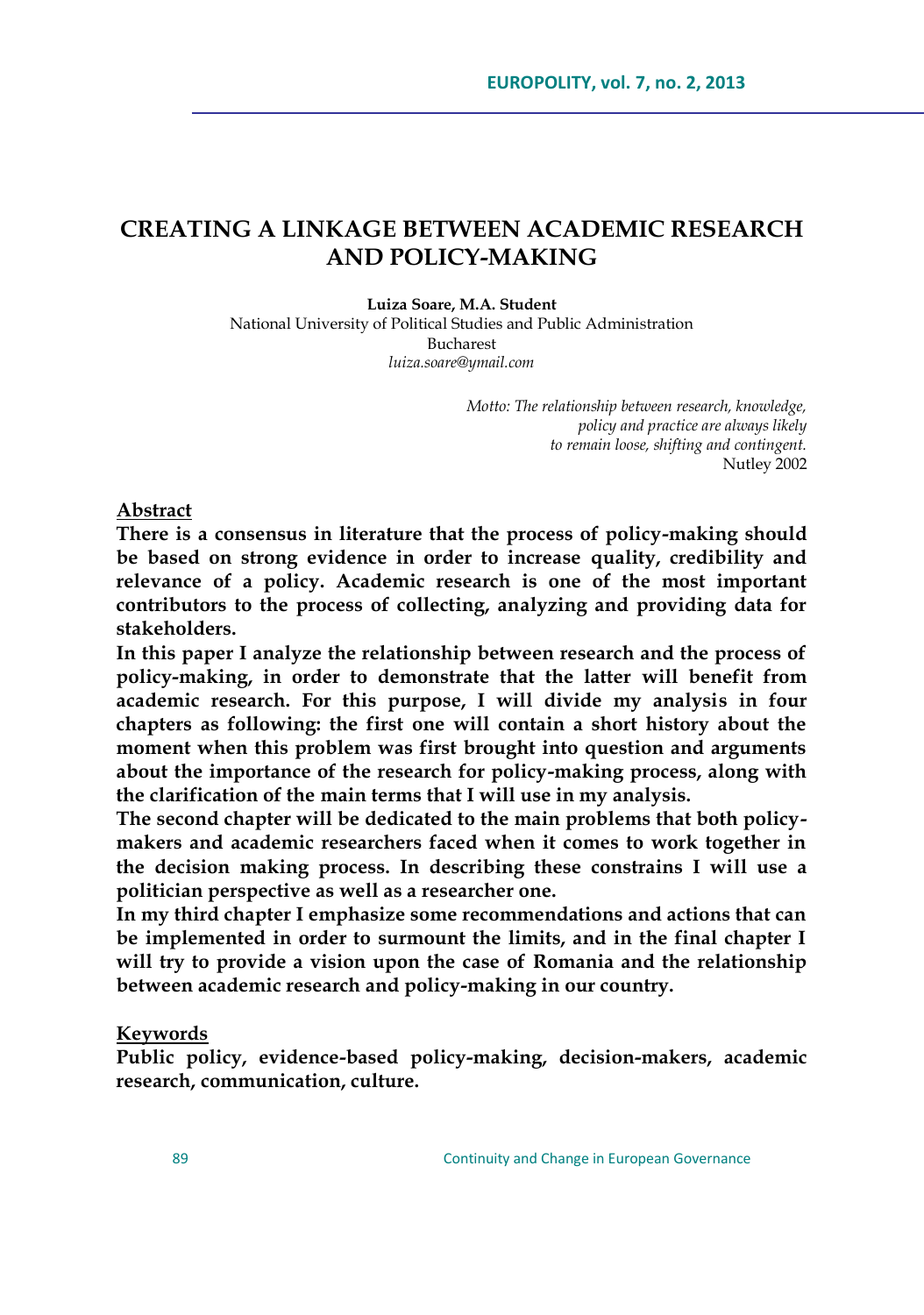# **I. THE IDEA**

*Emphasising the role of power and authority at the expense of knowledge and expertise in public affairs seems cynical; emphasizing the latter at the expense of the former seems naïve*. Solesbury 2001

The relationship between knowledge, policy-making and power is one of great interest in the public policy field, especially since a large number of actors seek to influence the government (lobbyists, academic researchers, NGOs).

Although public policies continued to gain in importance and visibility, the quality and efficiency of the decision was questionable. Thus, public policy analysis emerged in the United States, in the late 1950s and early 60s, as a "science of action", focusing on the process of transferring research results from analysts to policy-makers, in order to make the research relevant and useful, facilitating solutions to society"s problems (Almeida and Báscolo 2006, 8).

Steven Dukeshire and Jennifer Thurlow defined policy research as "a special type of research that can provide communities and decision-makers with useful recommendations and possible actions for resolving fundamental problems" (Dukeshire and Thurlow 2002, 9).

In their paper, they also stated four ways in which research can be used within the policy-making process: 1) recognizing problems and identifying issues (can help in identifying issues or problems pertinent); 2) understanding key issues (the information gained can be used to identify key policy issues as well as potential strategies to address them); 3) supporting a selected plan of action (once identified an issue, it is necessary to develop a plan of action to try to influence policy affecting the key issues); and 4) evaluating and monitoring progress, during and after the implementation of an action plan. At this point, research may be used to show how the implementation worked and to refine the solutions in order to increase the impact (Dukeshire and Thurlow 2002, 9- 12).

Therefore, research can play a variety of roles in policy: demonstrating how and why actors and institutions interfere given certain conditions, but also "prescribing" solutions to problems of public interest.

Despite of all these opportunities that research can offer, Wayne Parsons pointed out in his paper the fact that policy-making in liberal democracies can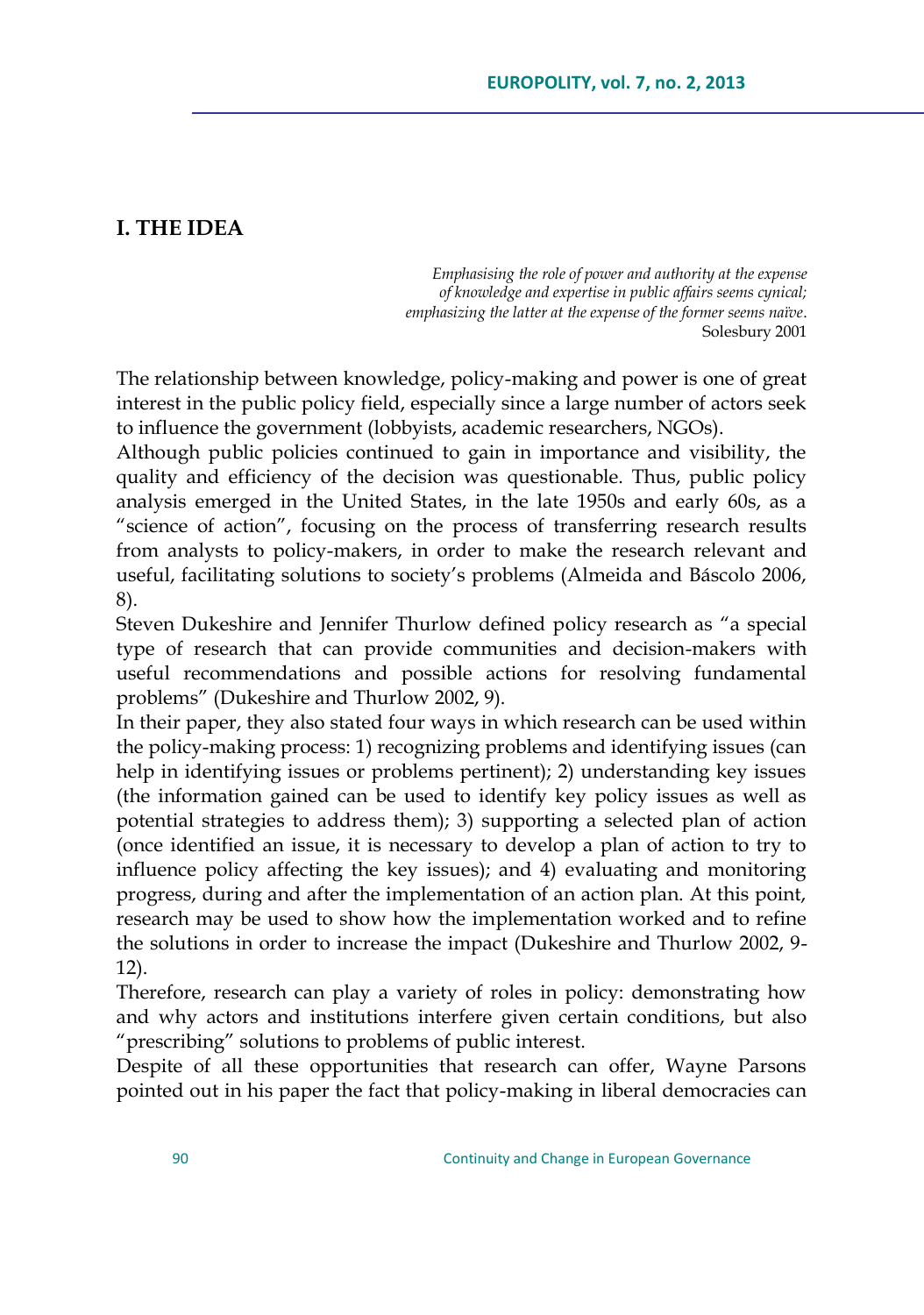be characterized as "'muddling through' rather than a process in which the social or policy sciences have had an influential part to play"*,* and only recently the change of paradigm occurred when the Labour Party in United Kingdom won the elections (1997) under the slogan "what matters is what works", claiming to abandon the ideological influence of policies (Parsons 2002, 43).

This idea is resumed later by David Blunkett, Secretary of State for Education and Employment in the UK, in his speech to the ESRC in February 2000, *Influence or Irrelevance: Can Social Science Improve Government, when he called* for a new relationship between social science and government which would bring to an end the "irrelevance" of social science to the policy-making process. In his vision, public policy had to be driven by evidence and policy research focused on finding out "what works" (Blunkett 2000, paragraph 3).

In this context, the concept of "evidence-based policy-making" (EBPM) has arisen. G. Marston and R. Watts argued that it was inspired form the term "evidence-based medicine" (EBM), a process of systematically finding, appraising, and using research findings as the basis for clinical decisions (Marston and Watts 2003, 146).

For these authors, the meaning of EBPM is self-explanatory, having an intuitive and common sense logic. The term is based around two assumptions: (1) way in which policy is made and (2) the evidence nature of social itself – nature of the policy process, foundations of evidence-based claims (Marston and Watts 2003, 144).

Wayne Parsons considers that EBPM involves two forms of knowledge: academic research and institutional experience.

- Academic / research evidence knowledge produced by academics which offers knowledge about a certain policy in order to be utilized by policymakers;
- Professional and institutional experience knowledge about 'what works' in practical policy-making.

This author is pessimistic about the evidence-based policy-making. He refers to it as to "a missed opportunity for improving government that has only served to make the relationship between knowledge and policy-making in a democratic society more muddled rather than less confused", and that the problem with EBPM is "uncertainty, flux, unpredictability and change in human affairs, therefore the impossibility of knowing very much". Still, he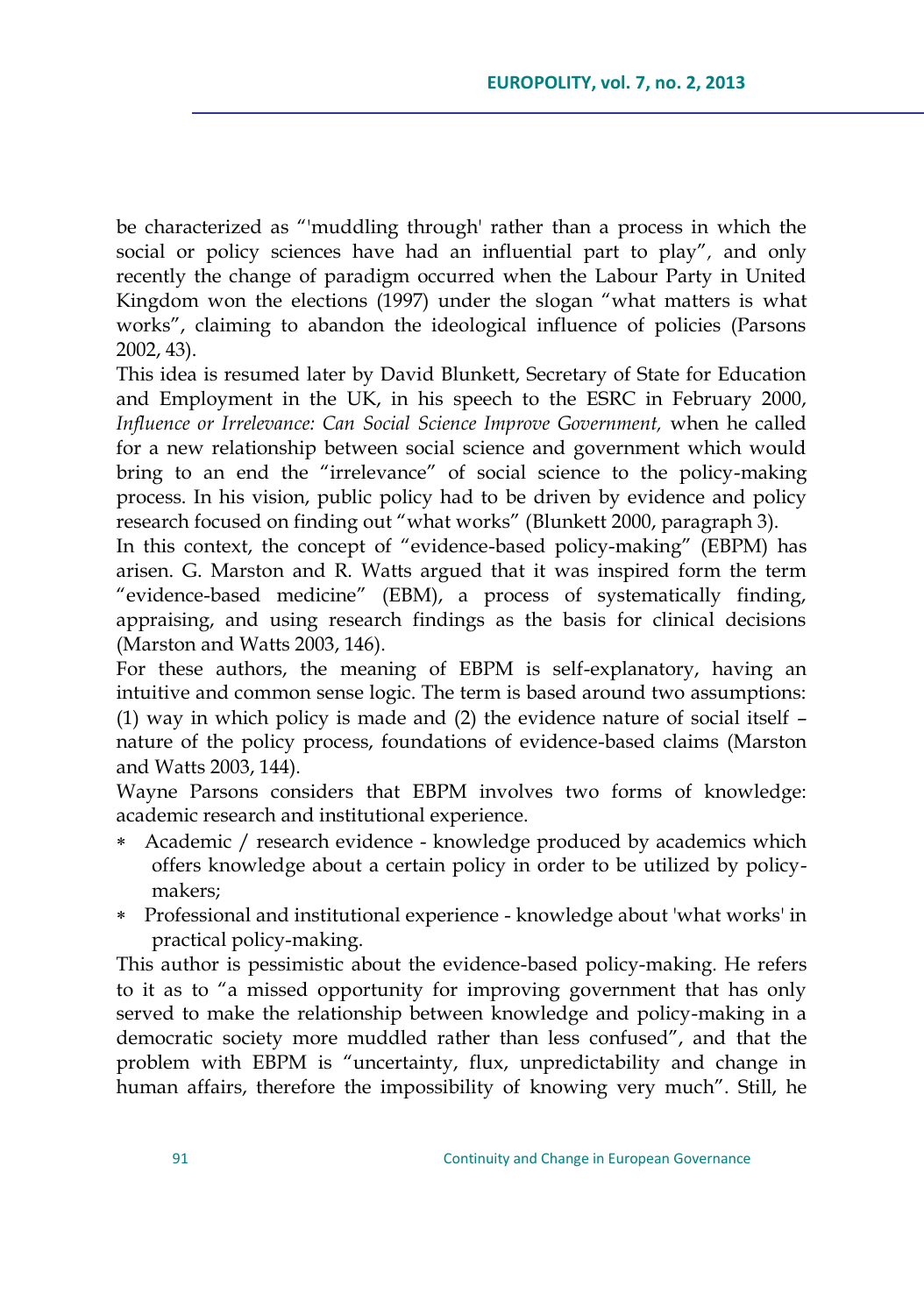recognizes the desirability of a policy driven by evidence, rather than political ideology or prejudice: "better policy-making was policy-making predicated on improvements to instrumental rationality" (Parsons 2002, 44-47)*.*

G. Marston and R. Watts have also a critical approach on "evidence-based policy-making". They see no relevance of it if one argues that EBPM means that policy-making can be reduced to the technical calculations on effectiveness and costing of well-defined policy options.

Furthermore, they question the transferability of the principles of evidencebased medicine into the human services, the letter being more difficult and complex: "what works here is often not a question of facts or evidence so much of values" (Marston and Watts 2003, 158).

On the other side, there are some authors very optimistic about EBPM. Sandra Nutley and Jeff Webb noticed a significant improvement in interactions between research and policy-making in the UK, as the government expands its ability to provide information for research to academic institutions (Nutley and Webb 2000, 14).

Also, Steven Dukeshire and Jennifer Thurlow, analyzing the situation in Canada, consider that there is a true interest in using the research to inform policy decisions and to provide citizens the information for informed decisions. They argue that governments are recognizing the important role that research can play in policy development, Therefore, in 1996, the Policy Research Initiative was created by the Federal Government to develop a research strategy for Canada (Dukeshire and Thurlow 2002, 2).

Interested in debate about the way research was used in last century in UK, Marson and Watts argued that there are two views to explain it: (1) rational actor model of policy – research plays a major role in policy development at one end *vs.* (2) political model – research is just one input in the policy process, and often not the most influential. The two authors chose the middle way, by considering a third and more realistic option, called "evidence aware".

A similar perspective has Lars Calmfors, in his analysis upon the role of research in economic policy-making, in Sweden. For this author, there are two polar views to explain the relationship between research and policy. The first, called the "idealistic economist's view", assumes that politicians aim to maximize social preferences, so they want to get all the relevant knowledge from researchers, and researchers deliver the knowledge managing to separate their own value judgments from the analysis.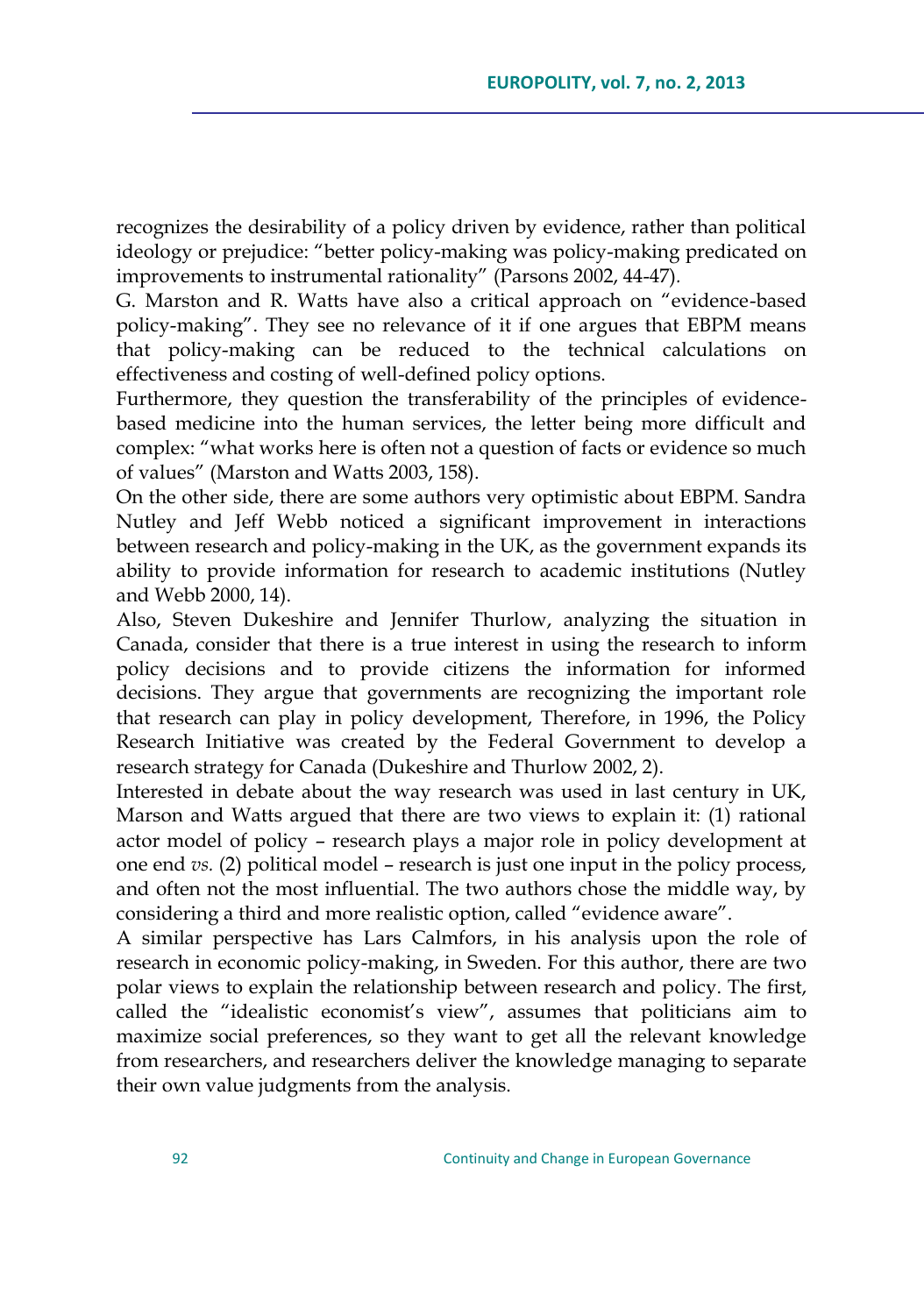The second view is "the cynical economist's one", according to which politicians have no interest in research, having as main goal to maintain the "balance between their preferences and the desire to get re-elected". They need the research results in order to support the policies they have already decided. Finally, the author comes with a third option: "cynical politician's view" that assumes that economics is not really a science (Calmfors 2008, 3).

Calmfors's preference for the first option is visible later on when he compares the decision-making in Sweden and Finland about these countries joining the Economic and Monetary Union (EMU). In first case, to prepare the decision, the Swedish government appointed a commission, consisting only of academic researchers (including Clamfors) to analyze the pros and cons of EMU membership. Based on that, the government took the decision not to join the EMU in 1995. Instead, Calmfors argue that the political process in Finland was much closer to the cynical economist"s view: "economic analysis was to a large extent used by politicians to justify a decision taken for other reasons" (Calmfors 2008, 4).

The relationship between universities and government decision makers is now one of great importance considering the fact that universities are the main providers of data for stakeholders. Therefore, many authors focus their work on this topic. For example, Semali and Maretzki argued that it is the role of colleges and universities to *build from within* by utilizing their scholar to bridge the gap between those two worlds. Boyer also claimed that colleges and universities remain centres of intellectual and civil progress advocating for a equal treatment as partners in answering the main social problems.

Quoting Parsons (2001), G. Marston and R. Watts concluded that "evidencebased policy as a way of bringing social science research and researchers much closer to governmental decision-making processes" (Marston and Watts 2003, 147). But as I will argue later in this paper, these new partnerships are not without difficulties, caused mainly by the many differences that remain between the two worlds.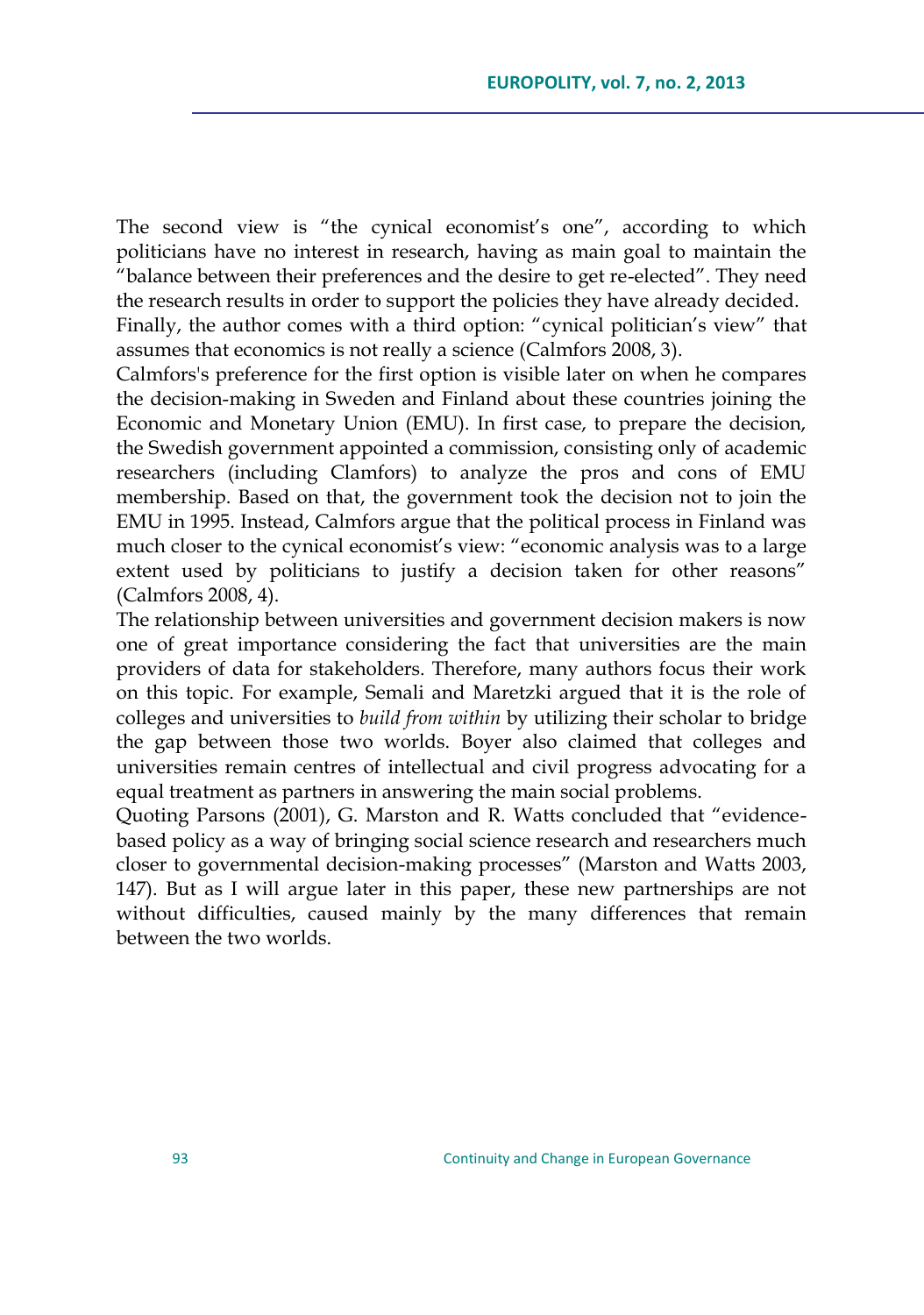# **II. PROBLEMS**

*The political and academic environments are completely different cultures. Such differences are reflected in history, operational structure, and leadership style.* LaVerne Williamson Hill 2006

Trying to establish the main problems that occur when it comes to utilization of research in decision-making is a difficult task to accomplish. There are many causes and reasons for it and also many perspectives to look at.

Celia Almeida and Ernesto Báscolo, in their paper, *Use of research results in policy decision-making, formulation, and implementation: a review of the literature*, made a general classification of these barriers, including:

a) ideological problems that constrain the formulation of reform agendas, "in addition to a lack of political will or an inability to formulate and implement more integrated, interactive policies";

b) historical separation between researchers and policy-makers characterized by a "mutual intellectual disdain";

c) uncertainty caused by scientific divergences among researchers on any given problem and by fragmentation of information on the important problems;

d) different conceptions of risk at the individual or collective level;

e) media interference, by misinterpreting the results and exploit divergences rather than clarifying them;

f) communication: researchers using impenetrable language; inappropriate means;

g) research process timeframes out of step with those of the decision-making process.

Another barrier is the political, economic, and institutional context of the decision-making process that shapes the range of available options and affects decision-makers" choices. In this perspective, "the main challenge for applying research results to policy is to learn to create or recognize such moments of opportunity, and then to act effectively to take advantage of them" (Almeida and Báscolo 2006, 12-14).

Among all these explanations, authors argued that each concrete case involves different explanatory variables.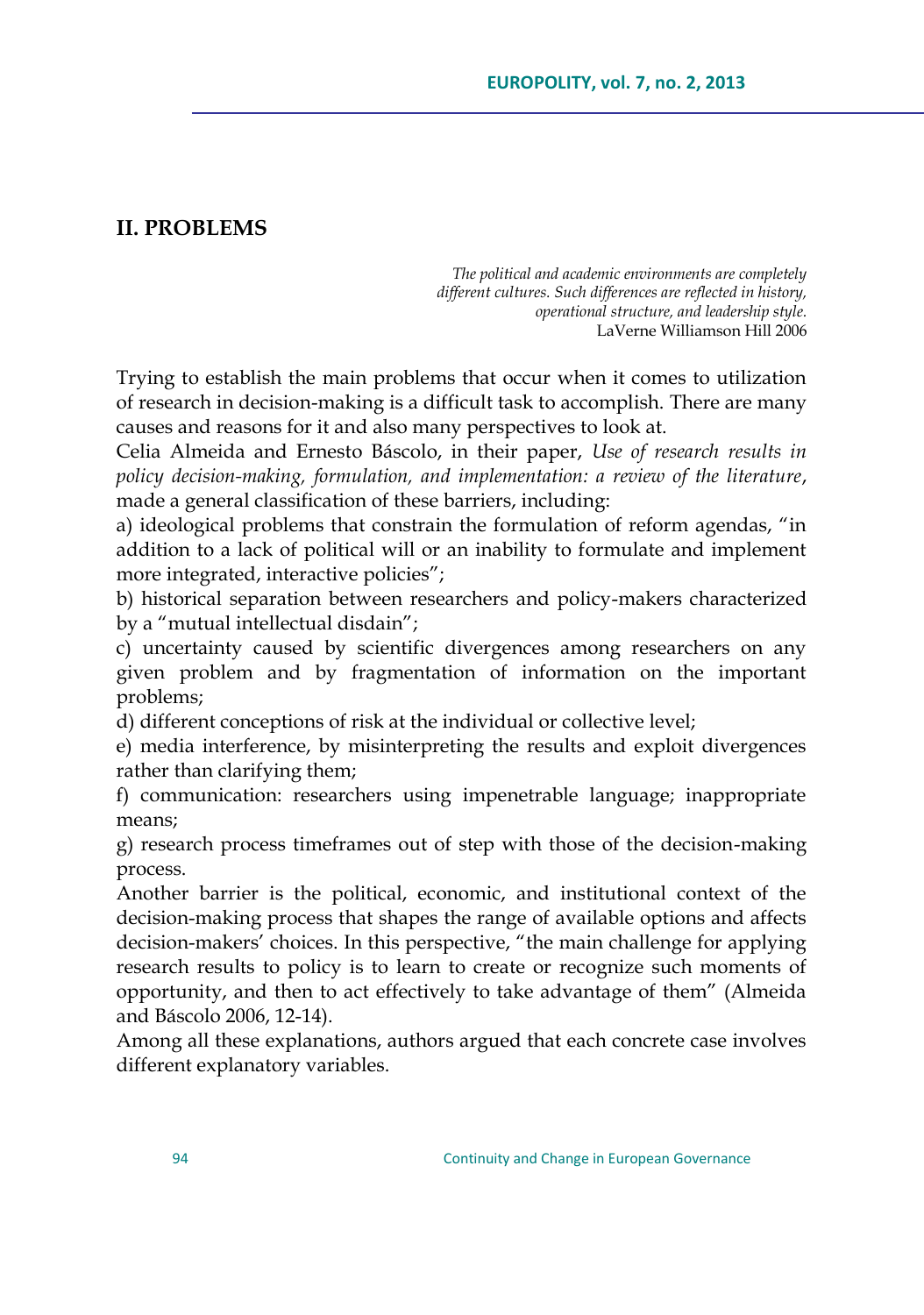Meredith Edwards, director at National Institute of Governance form University of Canberra, goes beyond this classification and search deeper for causes, arguing that there is a political perspective as well as there is a researcher one to look at the problem.

For the first perspective, she quotes David Blunkett"s speech on *Influence or irrelevance* of social science in decision-making process. Although Blunkett admit that "decisions on Government policy ought to be informed by sound evidence" and that "social science should be playing a key role in helping us to decide our overall strategies", he express his government's frustration about the tendency of the researcher to address issues irrelevant for the political debate or people"s live or about the perverse results driven by ideology (Blunkett 2000, paragraphs 5-7). He also deny that founding can be an issue for researchers, firstly because more doesn't mean necessarily better and second because "this Government is spending more on research in key areas" (Blunkett 2000, paragraphs 17-18). More, David Blunkett argues that another problem is linked to the way in which results of a research are communicated, asking for "a bolder and more creative approach to accessibility and dissemination". For this reason, "researchers and research funders need to recognize that effective dissemination is crucial" (Blunkett 2000, paragraphs 28-29). In the end, the politician urges "to change the focus of our research to anticipate and address newly emerging issues" (Blunkett 2000, paragraph 30). Opposed to this perspective is the researcher view. It may be argued that the main problems are caused by the lack of government interest in knowledge of research that is available and relevant; impediments to researchers accessing data held within bureaucracies; insufficient effort by government in identifying and publicizing policy priorities; an anti-intellectual approach adopted within government; short time-frames under which governments operate, resulting in a preference for immediate instrumentalist policy advice; and a lack of incentives for researchers to produce policy-relevant material.

Summing up all these complains, Meredith Edwards establish four problems on the *demand side* and four on the *supply side*:

- *awareness problem:* the lack of awareness among politicians and bureaucrats concerning the existence of policy-relevant research;
- *anti*-*intellectualism in government:* the policy process is driven by an ethos that militates against the use of research in policy-making – a fear of the critical power of ideas;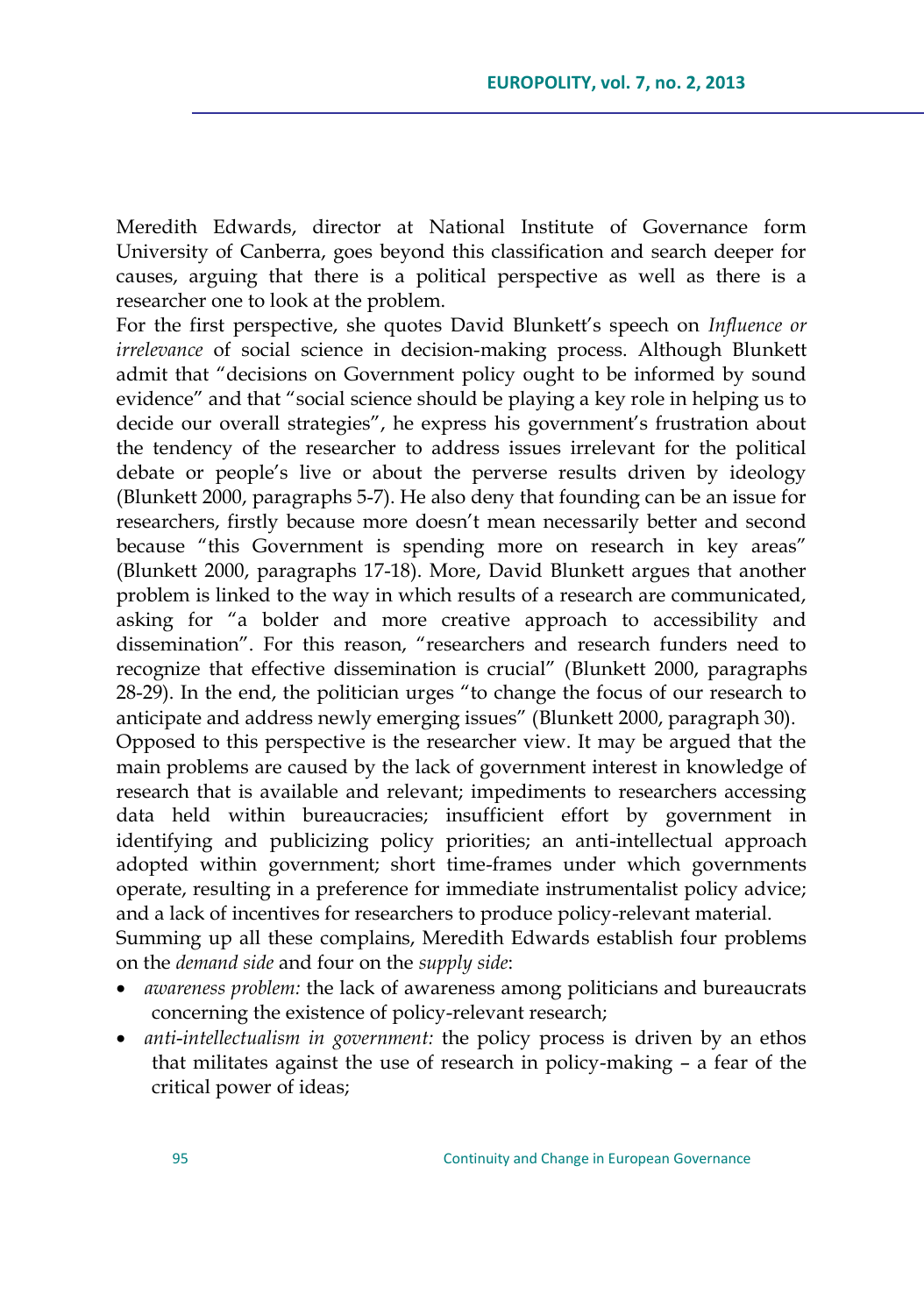- *government capacity to absorb research:* policy-makers and leaders being dismissive, unresponsive or incapable of absorbing research; and
- *politicisation of research:* lack of objectivity of many policy-makers and researchers.
- *public goods problem:* an inadequate supply of policy relevant research through lack of government funding;
- *access problem:* lack of access to research, data, and analysis for both researchers and policy-makers;
- *comprehension problem:* poor policy comprehension among researchers of both the policy process and how research might be relevant to this process; and
- *communication problem:* ineffective communication by researchers of their work. For M. Edwards "communication as well as culture could be expected to be at the heart of any divide between the world of the researcher and policy practitioner" (Edwards 2005, 68-69).

Communication seemed to be the main problem also for the researchers and policy-makers who participated at a workshop on trade policy analysis, Geneva, 11 - 15 September 2006<sup>1</sup> . They suggested that both actors have difficulties in surmounting this lack of communication: on the one side "policy-makers are not always informed about ongoing research", and on the other side "researchers often lack knowledge of the most pressing policy questions that they would need to make their research more relevant".

LaVerne Williamson Hill considers this frequent lack of reliable official records as factors that can be discouraging for the researchers.

A different approach of this issue comes from G. Marston and R. Watts. By quoting Perri (2002), they suggest that "the major problem in policy-making is not whether there is enough evidence, but of managing the excess of information and possible players" (Marston and Watts 2003, 145).

Another issue discussed by the group of the experts at Geneva was the mistrust in the quality of internal research reflected manly in the fact that

 $\overline{a}$ 

<sup>&</sup>lt;sup>1</sup> The session related to research-based policy making brought together researchers and policy makers to discuss ways in which information-based research can best be utilized in policy making. The workshop was attended by 20 participants from 16 countries (Bangladesh, Barbados, Burkina Faso, Cambodia, China, Costa Rica, Gambia, India, Jordan, Nigeria, Russia, Senegal, South Africa, Tanzania, Togo, and Uganda).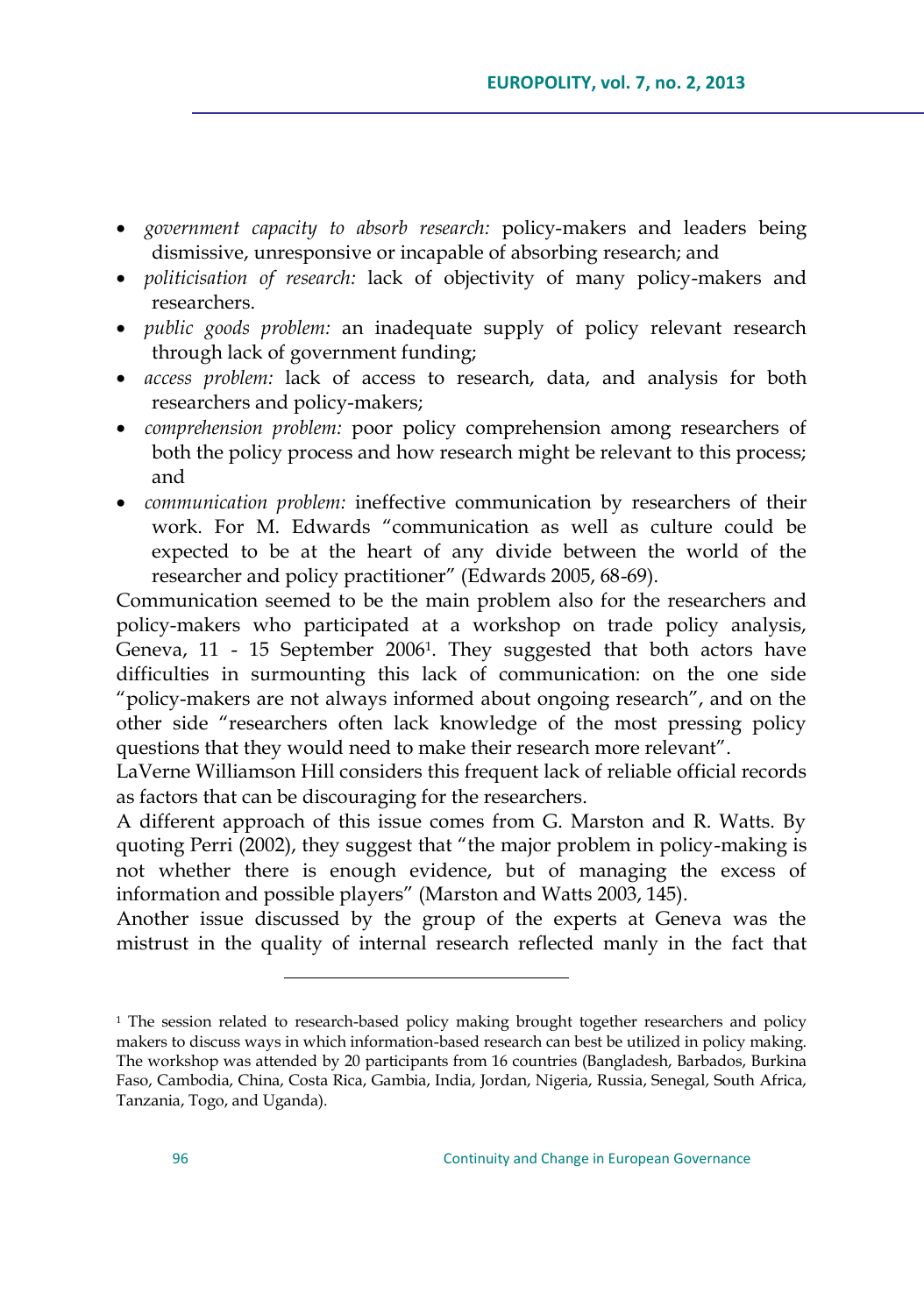policy-makers turn primarily to international organizations, international research institutes or their own technical experts to obtain information and analysis as policy inputs instead. Local universities and research institutes may have the capacity but are often not able to engage in cooperation with policymakers. Credibility is a key requirement for cooperation.

Using the term *ivory tower*, LaVerne Williamson Hill argue that the unproductive distrust is a result of the belief that the other can never truly understand the foundation and function of his/her world.

Not denying the possibility of *perverse* results of a research, the author exposes an interesting perspective upon this problem: academic researchers can faces the possibility of losing control of the research agenda under influence or pressure from external actors to omit or reinterpret findings. Furthermore, it is more likely that information to be misused by policy-makers to promote a personal political agenda, particularly if the media are involved (Hill 2008, 228).

A problem upon all the experts agree is related to the moment of delivery the results. Policy-makers are interested in issues in the near future, looking for quick answers to complex social and political problems. This puts pressure on academic researcher, discouraging them in their endeavours.

More, as G. Marston and R. Watts suggest, "long time frames involved in empirical research, which can limit the potential impact of research on immediate policy problems" (Marston and Watts 2003, 146).

Concluding on the actual situation regarding the relationship between research and policy-making process, Wayne Parson consider that policy is guided by "dogma", instead of knowledge of "what works and why" (Parsons 2002, 46). Also, Sandra Nutley and Jeff Webb, quoting Stoker, agreed to the fact that society is guided by politics rather than science, and that policies have an electoral character rather than rational one (Nutley and Webb 2000, 13).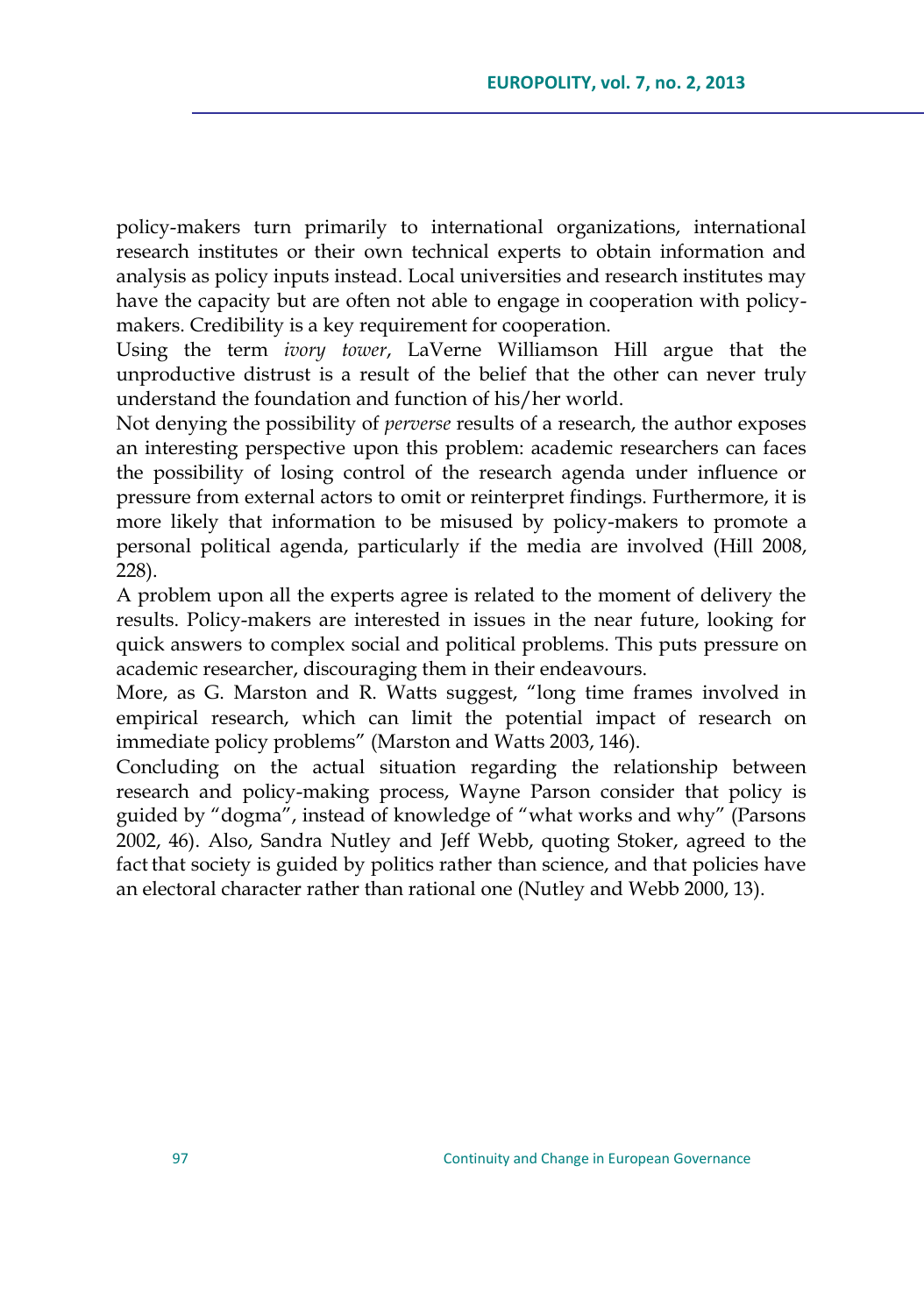## **III. RECOMMENDATIONS**

*The task of improving policy-making was fundamentally to do with improving communication and reducing distortions rather than improving control through better use of evidence.* Parsons 2002

Quoting David Blunkett" speech, Sandra Nutley and Jeff Webb consider social science as "the heart of policy-making", pleading for "a revolution in relations between government and the social research community", so that social scientists help to determine what works and why, and how effective are some policy initiatives (Nutley and Webb 2000, 13).

After identifying the main constrains that affect the relationship between academic research and policy-making process, Meredith Edwards also offered a *Catalogue of suggestions*, which focus on building internal and external capacity of government aiming to overcome these problems.

In order to build internal capacity she referred to the process of *sharing data* between agencies, setting up a system of *peer review* of best practices, providing *research funds*, and *use experts and specialists* in the government committees and problem-focused taskforces to increase capacity to absorb research, set up *policy evaluation units* in-house.

For the external capacity, Edwards advocates for *sharing data* with researchers, encourage *policy practitioners to join university*, offering incentives for researchers (e.g. through changing university promotion criteria, awards for excellence in policy research), conditional the use of research funding that encourage more interaction with users in government and industry, produce a *better practice guide* that refers also to the relationships with researchers (Edwards 2005, 71-72).

The experts from Geneva workshop were also concern in offering some recommendations, both for researchers and policy-makers, focused on four main issues: establishing contacts, applying research results, communications, funding research.

On the one hand, researchers should focus on developing a strategy of data dissemination through conferences, specific events, notes and abstracts sent to relevant ministries and establishing contacts with policy-makers, including involving policy-makers in research. More, it is preferable if they would focus their researchers on issues relevant for policy-makers. Finally, when it comes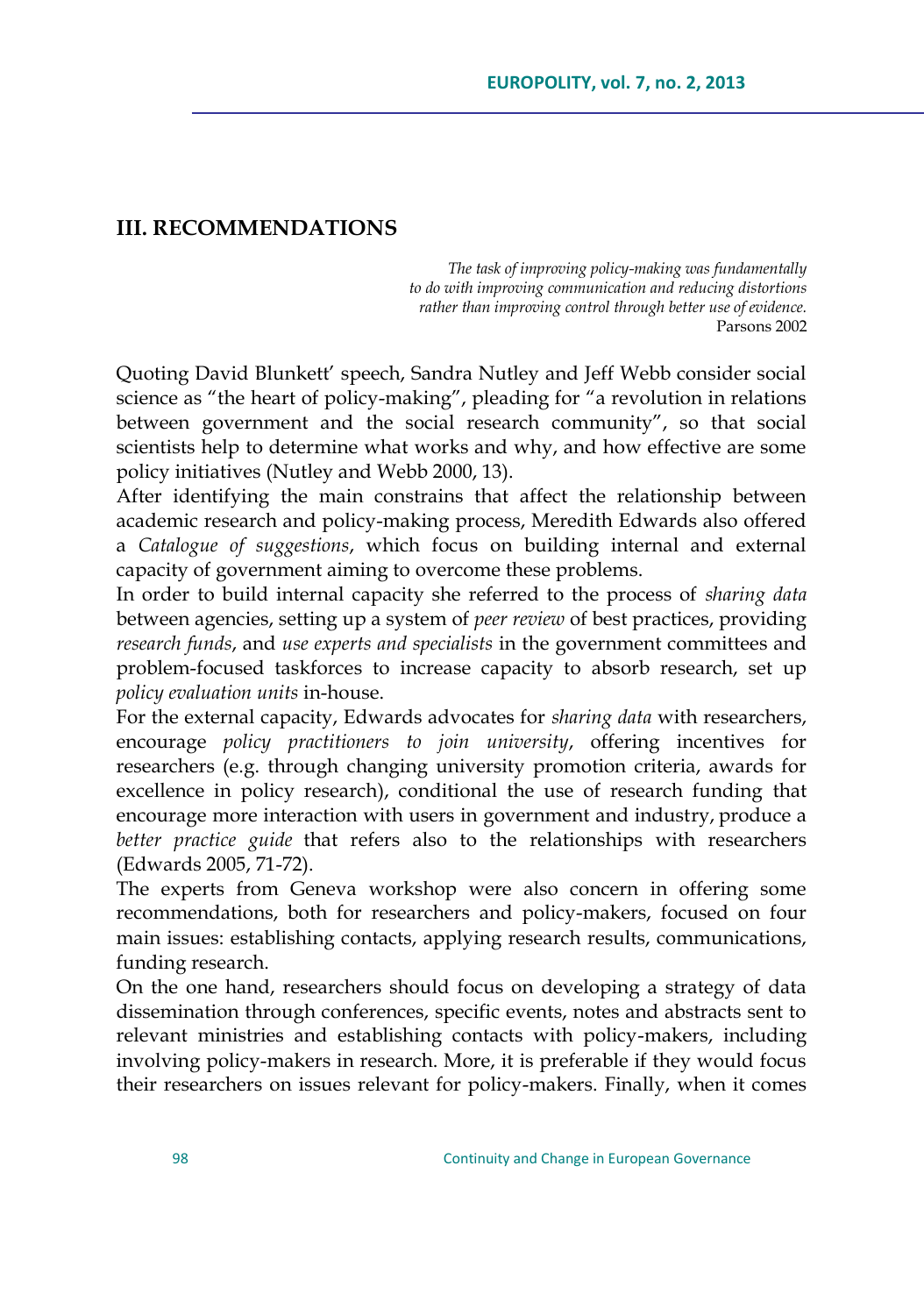to communicate research findings, the researcher has the responsibility of being honest about assumptions and methodologies used in his work; he has to explain the results in an accessible language, provide concise abstracts or summaries, make sure that data sources are credible and verifiable, pointing out the weakness of the analysis when presenting its strengths. The experts underlined that this last point is crucial "because if you do not point out the weaknesses of your advice, someone else will, so you will have destroyed your chances and, perhaps, the potential benefit from the application of what would have been good advice" (UNCTAD-WTO-ITC workshop 2006, 4-6)*.*

On the other hand, policy-makers should assure that communication flows go both ways, by establishing channels to inform academia of major policy questions and to facilitate the access to relevant data. This would also help making research more policy relevant. They have to involve researchers in policy consultations and the policy-making process through partnerships, multi-sectoral committees, etc. to make them aware of specific country needs.

In order to build a sustainable capacity for research, the government would have to fund properly national research as well as dissemination of data.

As stated above, communication is one of the main issues that need to be solved in order to make the relationship between researchers and policymakers work. LaVerne Williamson Hill also stated that dialogue needs to continue to ensure that academic research is received with respect and professionalism and used as intended - as a decision-making tool in public policy.

Based on his personal experiences, Lars Calmfors offered some recommendations both for researchers and policy-makers. He advised academic researchers to pay attention in their work on drawing a clear line between value judgments and analysis they make, and to offer a clear-cut conclusion. If not, their analysis might not get the proper attention.

For the government, Calmfors suggested to establish proper institutions and norms, with clear responsibilities in policy-making, responsible of communication and cooperation with academic institutions. Also, the author asked for "independent bodies for public evaluation of policy by researchers who then influence policy not directly, but indirectly via the public debate" (Calmfors 2008, 12).

Given all these recommendations, one can conclude that both parties have responsibilities in creating a linkage between research and policy-making. That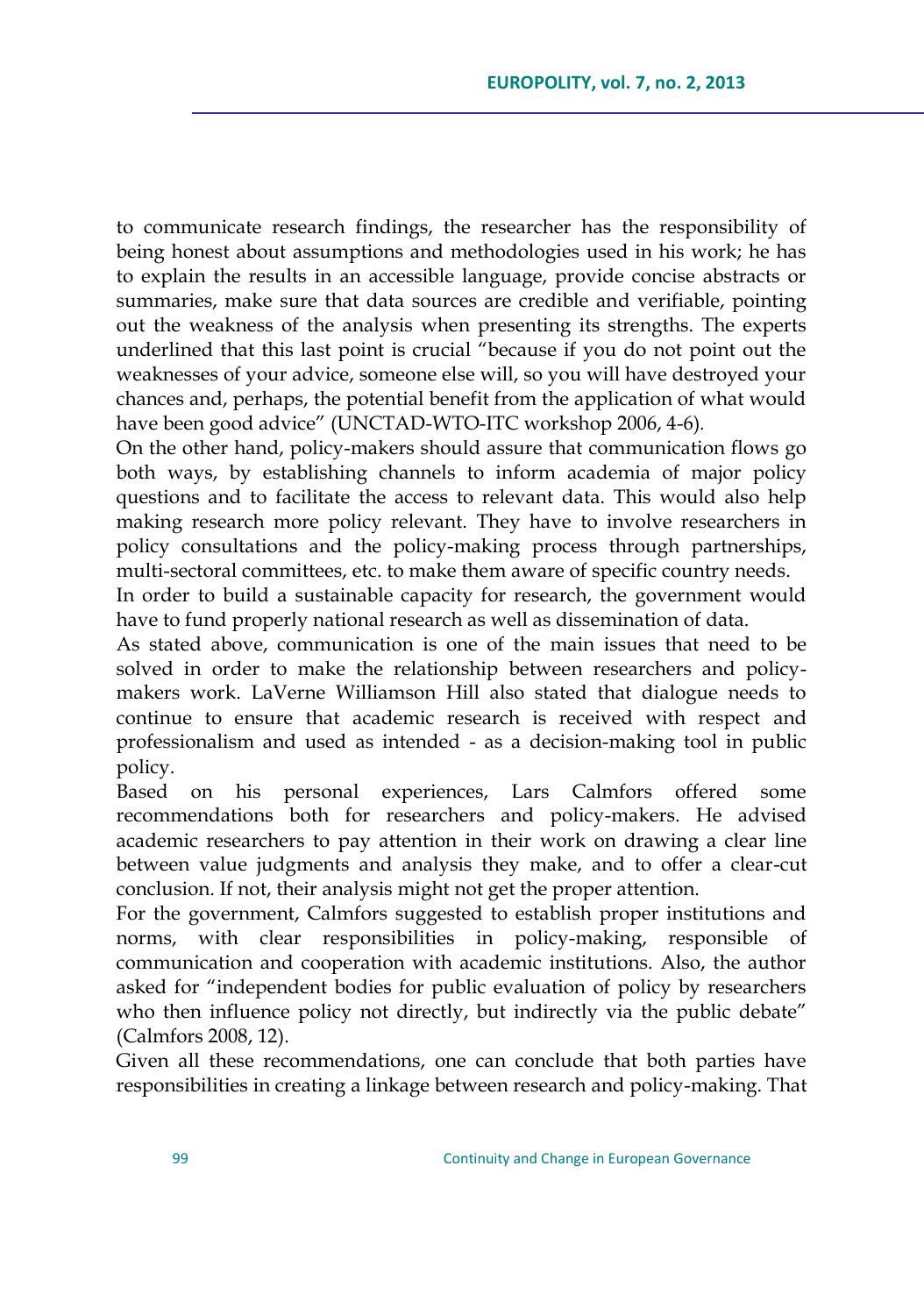is why the government should not be the one who decide what works, but the one with an open attitude regarding sharing data and receiving recommendations about policy-making process from researchers. Also, the academics should be concerned about the quality of their work and have to make sure that their research is relevant for the society' needs. In order to do so, communication between those involved must be treated with seriousness.

## **IV. ROMANIAN CASE - some conclusions**

*In an ideal world, uncontaminated by partisanship and political agendas, academic researchers have much-needed qualifications and skills that can contribute to rational decision-making.* Frieden 2008

In Romania, Government Decision no. 775 from July, 14th 2005 for approval of the Regulation regarding procedures of developing, monitoring and evaluation of public policies at central level is the one that standardize this process for every ministry.

This normative act settles, at institutional level, six authorities involved in the process of formulation of public policies: the *Parliament* as legislator; *Legislative Council*, as structure of the Parliament in charge with managing legislative projects; the *Office of Prime-Minister*; the *General Secretariat of the Government*; *Policy Units* in ministries as well as *Inter-ministerial Councils* responsible of substantiating and implementation of policies (Profiroiu and Iorga 2009, 113).

Further, Government Decision 755/2005 states as main sources for identifying problems of public concern the following: governance programs, strategies of the central public administration authorities as well as problems that occur during governance and have an economic, social or environmental impact (Article 6). Those problems are identified by experts from specialized directorates from institution which initiate the public policy only under coordination of the Policy Units and after consulting NGOs, social and private partners directly concerned with the problem (Article 8).

The consulting process of other actors beside government is called into question only in the second Annex of the Decision, stating the purpose of it increased transparency in decision and accumulation of information about the issue.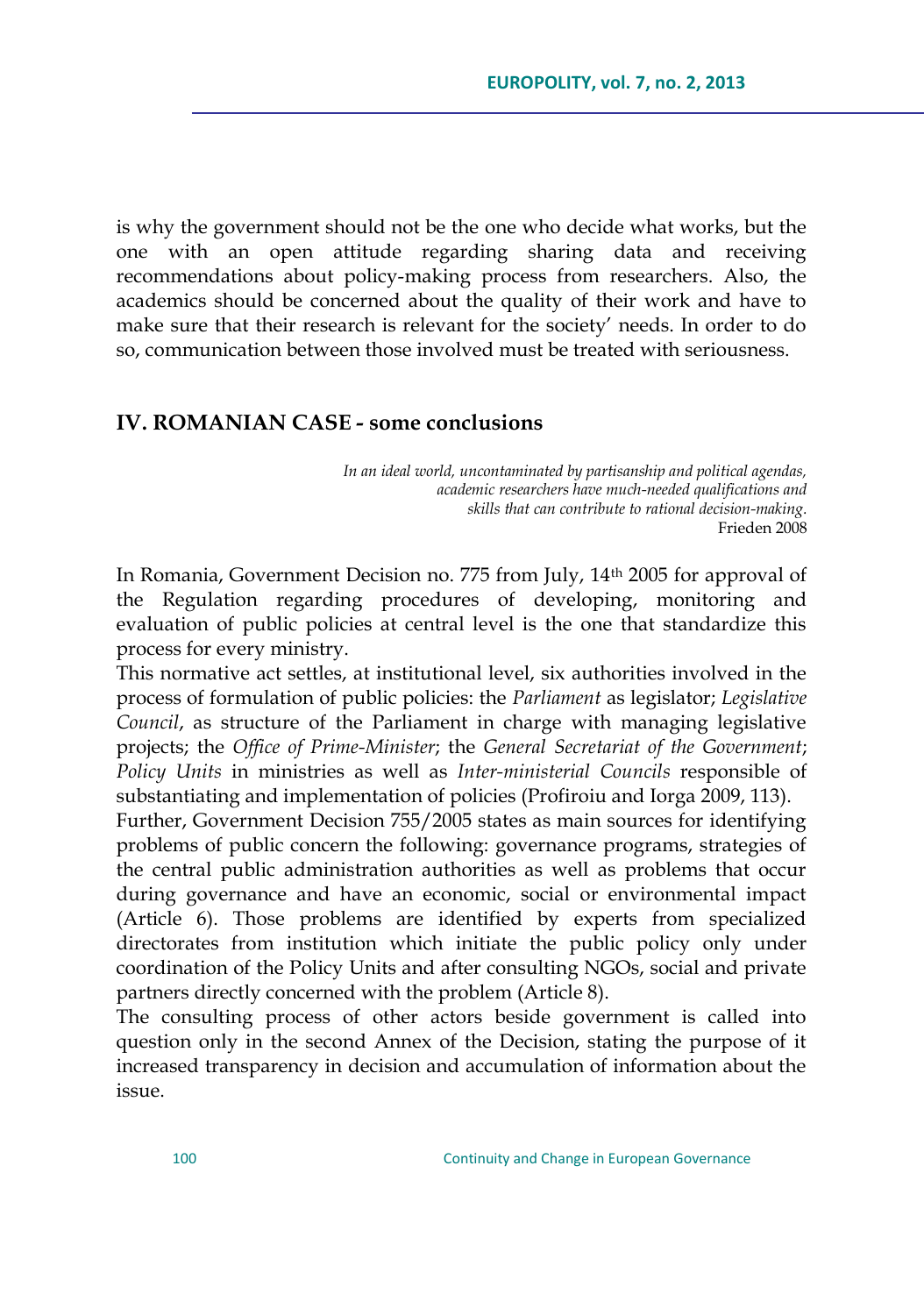The policy proposal will contain an inventory of consulting and the form in which they were held as well as the options of solving proposed by each institution.

As one can see, Government Decision 755/2005, regulatory text of fundamental importance for public policy in Romania, refers only marginally to the involvement of other stakeholders in the consultation process, without a clear reference to the role of academic research. From this point of view, the government seems to be the only authority that has a say in the design, monitoring and evaluation of public policies.

Moreover, a research conducted by the Institute for Public Policy in Romania highlights the fact that in the process, there are not considered several options to solve the problem, and after the adoption of a law, Parliament has not the resources to do monitoring and impact assessment measures.

The experts from this Institute have some recommendations for the Romanian Government to respect the following parameters:

- *focus toward future and have a long-term vision projects based on statistical* trends and forecasts of the impact of the policy;
- *innovation and flexibility*  to encourage new ideas and be open to comments and suggestions from other institutions;
- *identify relevant information and their optimal use* to use the best available information and analysis;
- *institutional cooperation*  creating teams of policy-makers covering the entire field of the policy;
- *management of relationships* with key players, abandoning the mentality according to which the government must command and control everything.

To conclude I will like to quote G. Marston and R. Watts. They believed that "research evidence potentially has the most impact when there is sufficient political will and an organizational culture that values all form of evidence, but many policy case studies attest to the fact that policy-making is rarely a case of rationally identifying a policy problem and using research evidence to develop and implement a policy solution". (Marston and Watts, p.159)